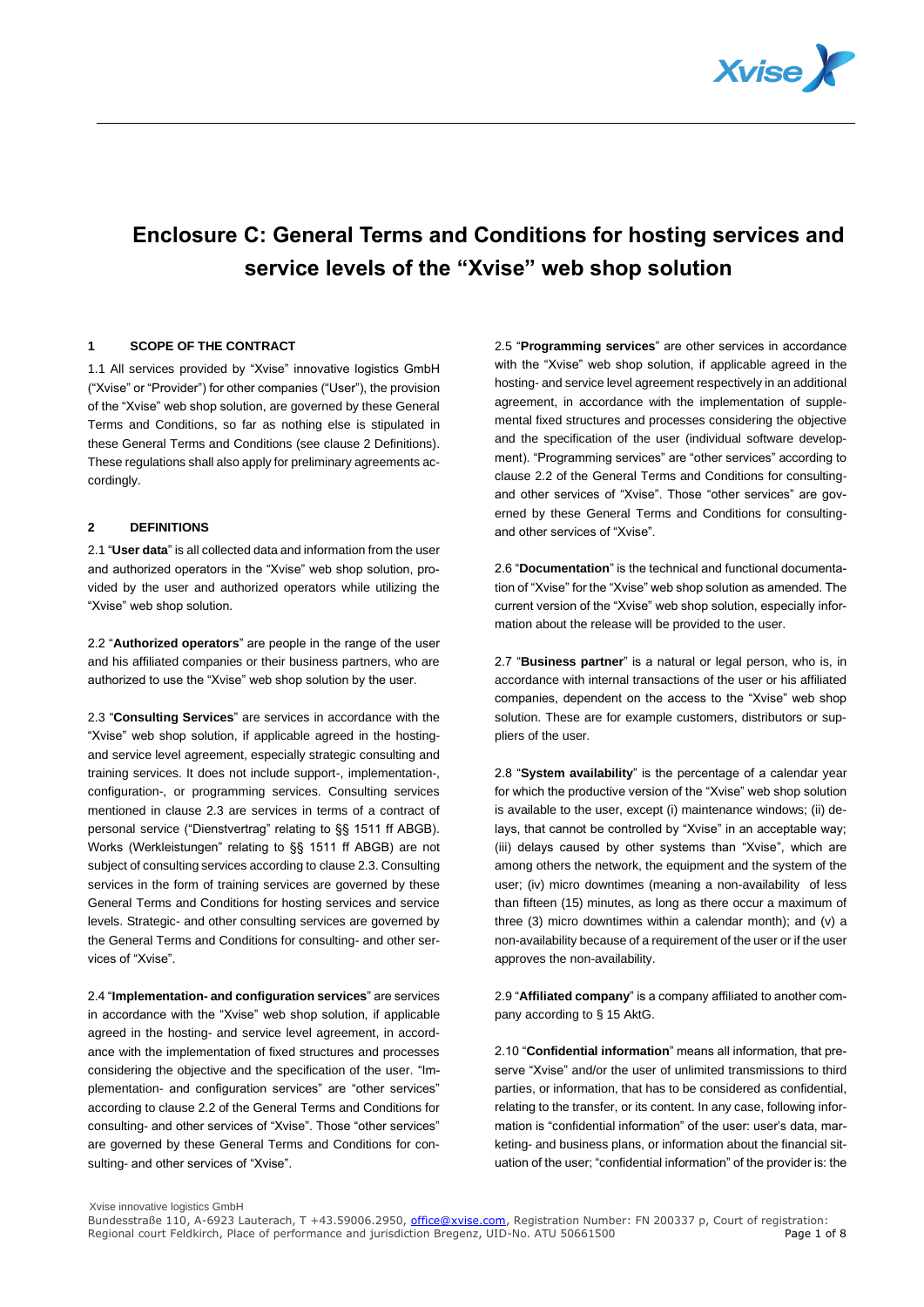

service, tools, data or other materials, provided by "Xvise" at any time, including preliminary agreements.

2.11 "**The "Xvise" web shop solution**" is an IT-application (inclusive the underlying infrastructure), agreed in the hosting- and service level agreement (Service Level), provided and run by "Xvise" and available for the user on the internet. This application allows the user and the authorized operators the storage, processing and use of user data, by accessing the IT application.

## **3 USAGE RIGHTS**

3.1 By the "Xvise" web shop solution the user receives the technical ability and authority on a software application, which is hosted on a server, to access through telecommunications and use the functionality of the software application within the terms of reference. For this purpose, "Xvise" provides the "Xvise" web shop solution to be used by the user and the operators authorized by him.

3.2 The user appoints all operators authorized by him for the use of the web shop. The user also undertakes to inform "Xvise" immediately in writing about each change of the assignment of the users, whether caused by organizational changes, staff changes or similarly induced changes.

3.3 Furthermore, the user is obliged to protect the use and access permissions provided to him and the authorized operators, from access by third parties and not to transfer them to unauthorized third parties.

3.4 During the agreed term "Xvise" grants the user the simple non-transferable right to access the "Xvise" web shop solution by means of telecommunications and a browser, to use, and configure the functionality related to the web shop and to permit his authorized operators the use of the service by means of remote access in accordance with the documentations and provisions of the service description exclusively for the processing of internal targets of the user and his affiliated companies in accordance to the contractual terms. The usage right is limited to the scope of the service agreed in the service description, in particular on the number of authorized operators and other usage criteria.

3.5 The user is not authorised to use the "Xvise" web shop solution beyond the permitted use pursuant to this agreement, to allow third parties to do so or to make it available to any third party. Especially the user is not entitled to copy, sell or permit the temporary use, in particular to rent or to lend the web shop or at least parts of it.

3.6 On demand, the user is obliged to provide all documents and information to "Xvise" which are useful for the provider to assert claims against unauthorized third parties. Especially the user has to inform "Xvise" about the company, their name, domicile and address of the third parties.

3.7 Additionally, the user is obliged to pay all fees and costs incurred by third parties, if and so far the user is responsible for this use.

3.8 In case of serious violations of liabilities of this legal relationship or in case of frequent violations of the user, the provider is entitled to terminate temporarily contractual services full or partly to his choice for exceptional reasons without any notice periods. The provider is entitled to charge the costs resulting from the mentioned measures from the user, at the prices valid at each provider. If the user is responsible for the legal violation, he is additionally obliged to compensate the resulting damage for the user.

# **4 COPYRIGHTS**

4.1 All documents of "Xvise" contain know-how and development services of "Xvise", as well as their subcontractors and are governed by the legal provisions. It is expressly prohibited to evaluate, copy, or make any documents and information available to third parties without the agreement of "Xvise" in written form, neither completely, nor in extracts. The user is only entitled to use documents and information from "Xvise" if "Xvise" provides corresponding rights within a written agreement about usage rights. Even details and extracts are governed by legal provisions.

# **5 MAINTENANCE**

5.1 For a general maintenance fee, "Xvise" provides a product update in the form of patches and bug fixes twice a year, as well as a minor release upgrade (if available) every two years. Concrete efforts are respectively estimated in advance by the provider and discussed with the users. Major release updates are included in the maintenance fee.

# **6 SUPPORT FOR OCCURING DEFECTS**

6.1 "Xvise" does the analysis and elimination of documented, repeatable defects of the web shop solution by competent personnel and in accordance with accepted industry standards. As far as the service level agreement provides no other provisions, "Xvise" is not liable for the success by the elimination of defects and provides no guarantee therefore.

6.2 "Defects" referring to this agreement are all interferences notified by the user, which cause deviations of the web shop solution in quality or functionality from the documentation and the applicable scope of service and

- this has a material impact on the usability, or
- if corruption of data or loss of data occurs that are processed with or generated by the web shop solution.

If a defect that occurred cannot be reproduced neither by "Xvise" nor by the user, it is not considered as a defect. In this case, the parties shall collectively decide how to proceed.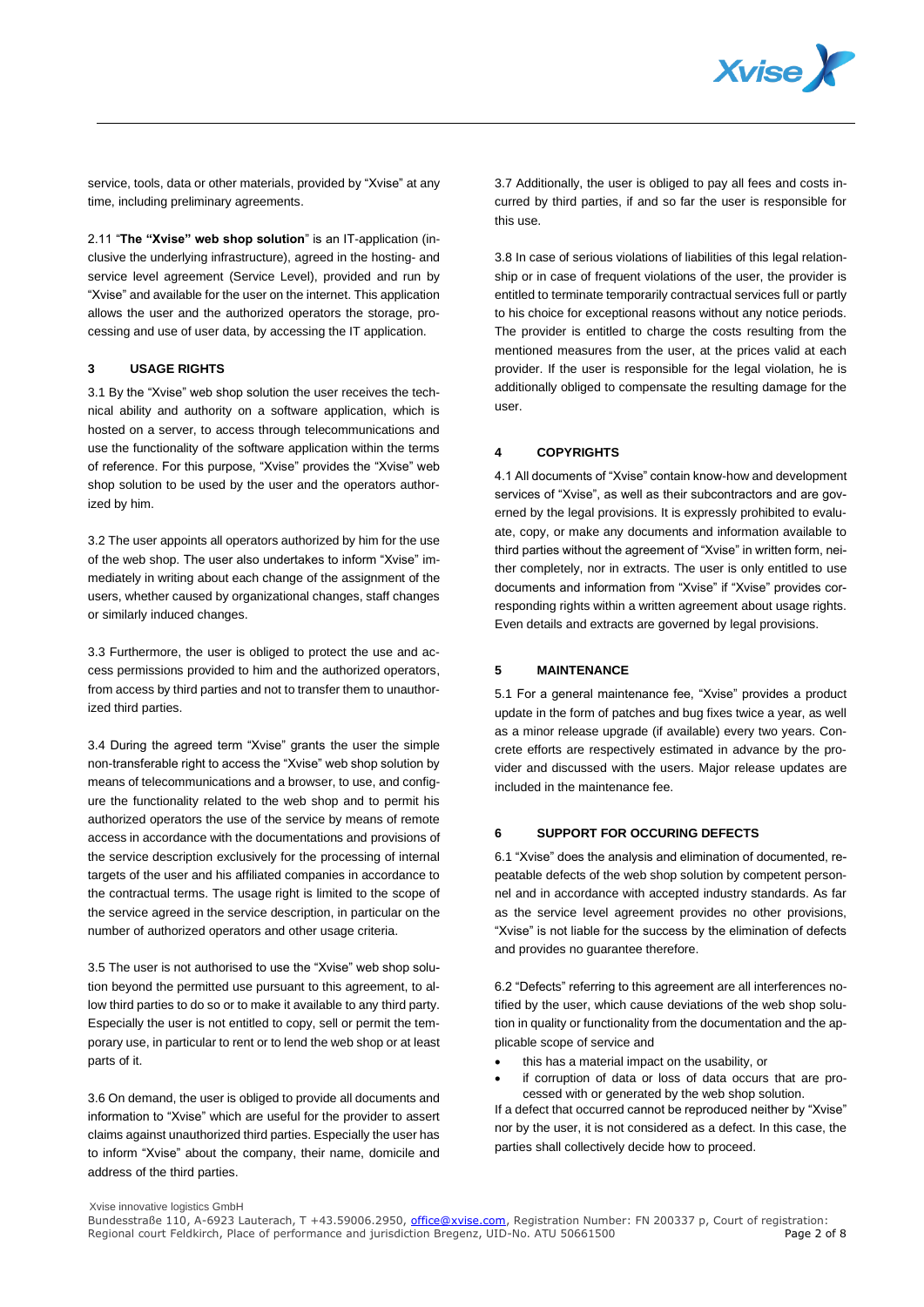

# **7 HOTLINE**

7.1 If contractually agreed in writing, "Xvise" provides a hotline to the user to receive and forward fault reports and requests. Access to the hotline is available via phone and email.

# **8 EXCEPTIONS AND RESTRICTIONS; OBLIGATION TO AN EXTRA REMUNERATION**

8.1 "Xvise" is not obliged to provide maintenance and support services

- for web shop solutions, that do not correspond to the current release or the previous version with the latest patch;
- at any hardware defects of the user:
- only for updating user-specific customizations, modifications and extensions of the web shop solution which may be required where appropriate after an upgrade or update;
- in case of errors based on software products or systems from other providers, which have been connected to the web shop by the user;
- in the form of on-site operations of "Xvise" employees.

8.2 "Xvise" is entitled to treat such services as separate assignments and to charge them separately in addition to the support and maintenance fees in accordance with the current working hour rates.

8.3 "Xvise" informs the user about this obligation of extra remuneration, once it is known by "Xvise" that a service commissioned by the user is counted in clause 8. In this case, the user shall decide within a period of five (5) business days whether he wants another service by "Xvise", or not.

# **9 OBLIGATION TO COOPERATE, RESPONSIBILITIES OF THE USER**

#### **9.1 In general**

The user fully provides all necessary duties to cooperate for the implementation of contractual services on time.

#### **9.2 Error reports**

In case of an error report, the user immediately provides all documentations, protocols, samples and other relevant information for the error correction.

#### **9.3 Technical key contact**

The user shall not exceed two technical key contacts, which are responsible in the range of the user for the solution of user problems. Only these mentioned technical key contacts are entitled to contact "Xvise" in accordance with the provision of maintenance and support services. As far as no technical key contact is stated, the signatory of the hosting and service level agreement (Service Level) is automatically the sole key contact for maintenance and support services in the range of the user.

#### **9.4 Contact data of the "Xvise" support**

The maintenance and support services are only meant for the user and the "Xvise" web shop solution. It is prohibited for the user to transfer these services, or make them available to third parties. The user is obliged to protect the contact data of the "Xvise" support efficiently against unauthorized access or unauthorized transfer. The contact data shall only be available to the technical key contacts of the user.

# **10 SUSPENSION OF THE SERVICE LEVEL AGREE-MENT**

10.1 As far as the obligations to cooperate according to clause 9 are violated, "Xvise" is entitled to suspend the service levels, mentioned in enclosure A to the contract, for the time the user does not fulfil its obligations to cooperate.

# **11 REMUNERATION**

#### **11.1 Support and maintenance fees**

User fees become due and are payable as total amount for one (1) month or in advance by direct debit. Payments are due with receipt free and clear of any expenses and deduction.

# **11.2 Resource-related remuneration**

All other services provided by "Xvise" are paid according to the rates for service of the respective valid fee list of "Xvise" which is enclosed to the contract and are due upon receipt of the invoice for payment.

#### **11.3 Taxes**

All remunerations are net amounts and have to be paid additional to the statutory value added tax.

# **11.4 Cancellations**

Cancellations by the user are only possible if "Xvise" agrees in written form. If "Xvise" agrees to a cancellation in written form, "Xvise" is entitled to charge a cancellation fee in addition to the performed services and elapsed costs.

#### **11.5 Indexation**

All prices are adjusted on the basis of the Statistik Austria consumer price index (basis 2010=100). Base number for the calculation of the index is the month of the contract conclusion.

The respective index adjustment takes place annually at the beginning of each fiscal year. A non-enforcement of the index adjustment is no renunciation to the enforcement of price increases.

## **11.6 Remunerations, discounts, commissions**

The user agrees that "Xvise" may receive remunerations, discounts, commissions, or other compensatory measures (hereafter "benefits) by software-, hardware- and other suppliers and sub-suppliers. There is no claim of the user to participate in such benefits. These benefits are no  $-$  and they will never be  $-$  a part of the remuneration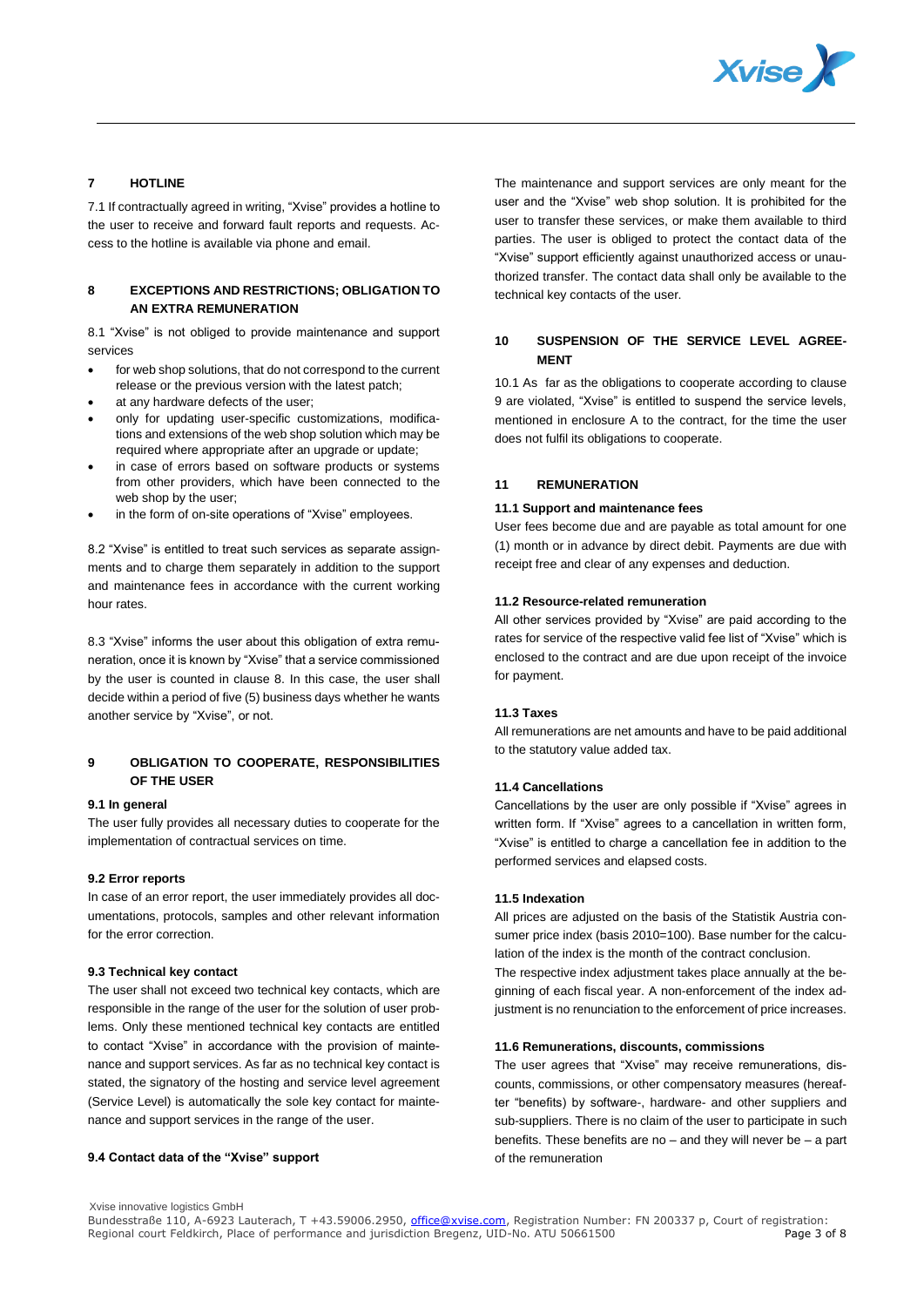

# **12 EXTRAORDINARY TERMINATION, REINSTATEMENT**

#### **12.1 Termination for cause**

Each parties' right to terminate for cause remains unaffected by the regulation of clause 3 of the hosting and service level agreement (see clause 3.8). "Xvise" is especially entitled to terminate this contract extraordinarily without a notice period, if the user delays the payable remuneration at the height of support and maintenance fees of two (2) months and "Xvise" has unsuccessfully set a final deadline for payment to the user.

#### **12.2 Reinstatement**

If the hosting and service level agreement is terminated by the user and the user subsequently requests hosting, maintenance and support services of "Xvise", "Xvise" is entitled to resume the contractual services at its own discretion, provided that the user previously pays a reinstatement fee in addition to the annual support and maintenance fee, which becomes due at the time of reinstatement. The reinstatement fee is calculated from the number of years or the part of the year(s) in which the ser was not contractually entitled to purchase support and maintenance services, multiplied by the annual support and maintenance fee for the "Xvise" web shop solution, which becomes due at the time of reinstatement.

# **13 THIRD-PARTY RIGHTS**

#### **13.1 Violation of third-party rights**

If the contractual use of updates and upgrades infringes rights of third parties and third parties raise a claim against the user because of such an infringement, "Xvise" can opt at its own expense, either

- to grant the user the right to use the software, or
- to adapt the "Xvise" web shop solution so it no longer infringes rights of third parties and at least features the contractually stipulated qualities.

## **13.2 Exemption, Compensation**

If the claim of the third party is not caused by amendments of the "Xvise" web shop solution due to the user or a combination of the "Xvise" web shop solution with a software that is not provided by "Xvise", "Xvise" is free to choose whether it defends the user or indemnifies the user within the scope of the liability limits of clause 15 against damages directly caused by such a claim and brought against the user. The obligation to indemnify is excluded, if and to the extent "Xvise" is not responsible for the infringement of third-parties rights.

## **13.3 Proceedings**

If third parties assert property rights to the user, he shall inform "Xvise" about it immediately in written form. Only if "Xvise" informs the user in writing that it will not defend itself against the claim, the user is entitled to take action, especially to defend itself in court against the claims or to satisfy legal claims of third parties conditionally.

## **13.4 Limitation period**

For claims caused on the infringement of third-parties rights, the limitation period is twelve (12) months since support of the upgrade or update.

The provisions of clause 13.4 shall not apply if claims are based on an intentional behaviour of "Xvise".

## **14 WARRANTY**

14.1 "Xvise" warrants that the agreed features of performance are met and comply with the agreed scope of service.

14.2 The contractual quality of the services and products shall be governed only by the specifications of the service description of the version valid at the contract conclusion. The limitation period is twelve (12) months since provision. If test versions contain any defects, they will be left excluding all rights.

14.3 Any warranty claims must be exercised in writing without delay in a generally comprehensible form and the way it is defined in the description of services. A generally comprehensible form is usually when those parameters are received, that allow a repetition or visualization of the defect.

14.4 The correction of the defects is done by free subsequent improvement. For this purpose an appropriate time must be conceded to "Xvise" in accordance with the provisions of the hosting and service level agreement as amended respectively the connected Service Level Agreement. Therefore, the user may not refuse his consent unreasonably.

14.5 A termination of the contract by the user is only permitted if a reasonable opportunity to correct the defects was given to "Xvise" and this has failed. It is only a failure of correction, if it is impossible, refused by "Xvise", if there are reasonable doubts as to the prospects of success, or if it is unacceptable for the user for any other reason. In determining the reasonable time limit it should be considered that "Xvise" is not the producer of the contractual "Xvise" web shop solution. The provider may only refer the deficiency claim to the web shop producer. The provider documents the deficiency claim and as far as possible also the progress of error processing and immediately informs the user about it.

# **15 LIMITATION OF LIABILITY**

15.1 In all cases of contractual and non-contractual liability "Xvise" pays compensation or refunds of futile expenses only to the extent specified below.

(a) "Xvise" is fully liable if acted with intend. In case of gross negligence or for a lack of a condition for which "Xvise" has assumed guarantee, "Xvise" shall be liable only for typical defects, foreseeable at the time of contract conclusion, which should be prevented by the violated obligation or the guarantee. Furthermore, "Xvise" is not liable for lost profits in accordance to gross negligence.

Xvise innovative logistics GmbH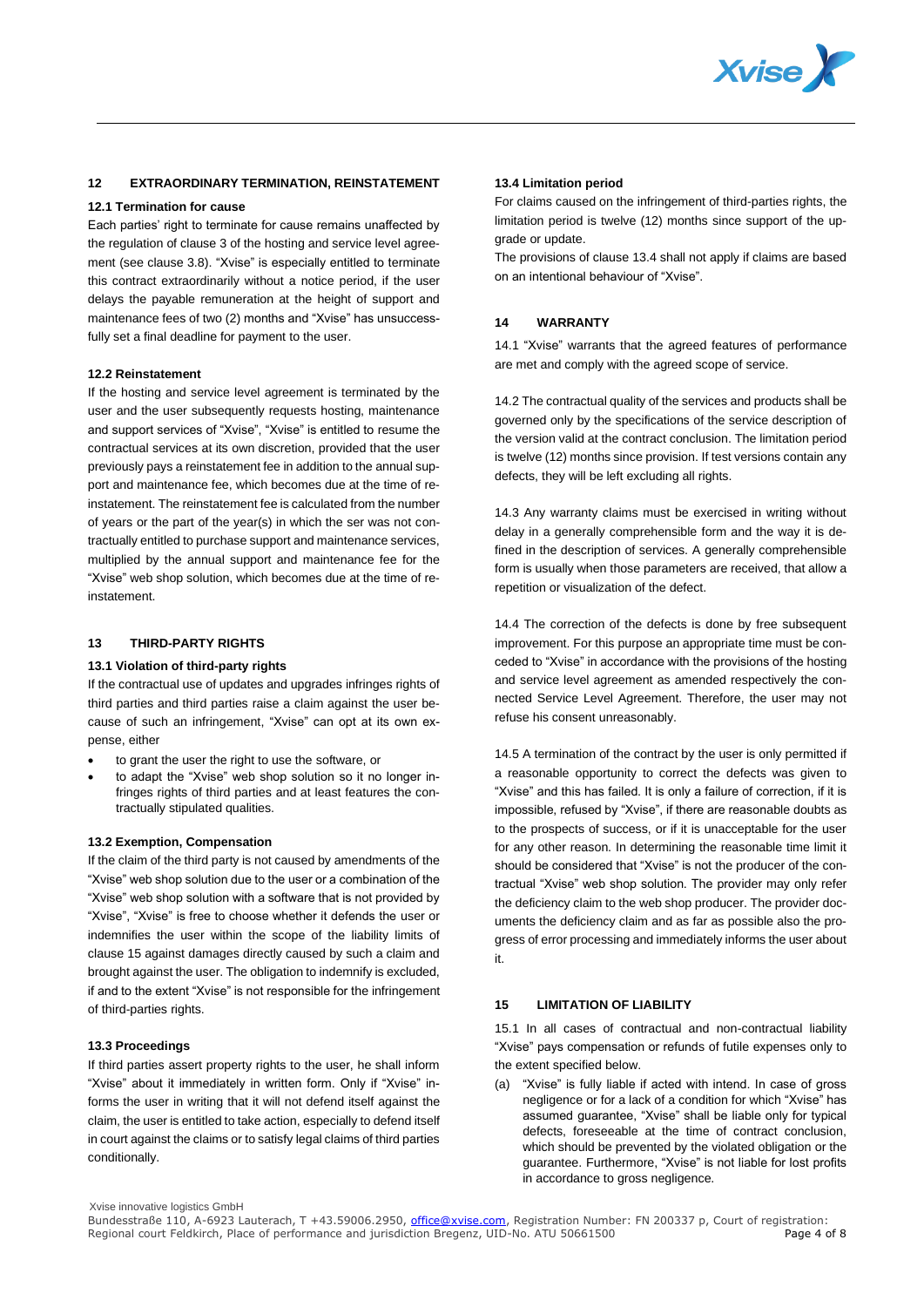

(b) With regard to slight negligence, "Xvise" is only liable for the breach of an essential duty ("Kardinalspflicht") and up to the liability limits listed in the following clause. In all other cases of slight negligence, liability is entirely excluded.

15.2 The violation of an essential duty referring to clause 15.1 (b) is a violation of an obligation, whose fulfilment enables the proper fulfilment of the contract, or which endangers the purpose of the contract and on whose compliance the user is entitled to rely on.

15.3 The liability referring to clause 15.1 (b) is limited to the extent of the annual utilization fee per case of damage and in total to the extent of the double remuneration per contract year, that has been paid for the "Xvise" web shop solution in the contract year, as well as to the extent of the typical damage, which is foreseeable at the time of contract conclusion. Furthermore "Xvise" is not liable for lost profits or other consequential damages in accordance with 15.1 (b).

15.4 The objection of comparative negligence is still possible. The limits of liability according to the clauses 13.1 to 13.7 do not apply in accordance with personal injuries and the liability regarding to the product liability law.

## **16 USE OF SUBCONTRACTORS**

16.1 "Xvise" is entitled to provide its services through subcontractors. The use of subcontractors does not relieve the user of the responsibility for fulfilling the obligations of this agreement.

## **17 TRAININGS**

17.1 On the user's request, "Xvise" trains employees of the customer with regard to the use of the services acquired by the customer. For such trainings an explicit written agreement between the customer and the provider is required. Details are stipulated in a written training agreement.

## **18 DELAY**

18.1 In case of default of payment to the extent of two (2) monthly usage fees, "Xvise" is entitled to stop services at the expense of the user. Nevertheless the user is obliged to pay the remuneration. "Xvise" is entitled to terminate the contract without a notice period, if the user is in default of a substantial part of payment, or in a more than two months lasting period. It is still possible to enforce further claims. In case of a delay of payment interest are agreed according to § 1333 para. 2 ABGB (8 percent above the base rate).

# **19 INSOLVENCY**

19.1 The user has to inform "Xvise" immediately, in writing if he has requested the opening of insolvency proceedings, or intends to do so the next fourteen (14) calendar days, if insolvency proceedings have been requested by a third party, if the user has

set the payment due to financial difficulties, if measures have been taken against him for the satisfaction of creditors' claims in temporal relation to financial difficulties, or if he agreed to arrangements for the satisfaction of creditors' claims in temporal relation to financial difficulties. If there are any of the aforementioned cases, "Xvise" is entitled to an extraordinary termination of the contract without a notice period to the extent permitted by law.

#### **20 FORCE MAJEURE**

20.1 "Xvise" is not a provider of IP- or telecommunication- infrastructures. Therefore "Xvise" does not guarantee a successful transmission of IP packages (Packet-Loss) or specific latencies. With this in mind, the user is responsible for all connection risks or data transfer risks in public networks as well as in the user's own network.

20.2 In particular, the following circumstances are regarded as force majeure referring to clause 20:

- fire, explosions, flooding, for which the provider is not responsible.
- terror, war, mutiny, blockade, embargo, an industrial dispute lasting more than six weeks, that is not culpable caused by a party of the contract.
- general technical difficulties or connection failures of the internet, that cannot be influenced by a party of the contract.

20.3 "Xvise" is not obliged to fulfil its contractual obligations in the event and for the duration of force majeure.

20.4 By own knowledge, "Xvise" informs the user immediately about the occurrence of force majeure.

20.5 "Xvise" will do everything in its power, which is necessary and reasonable in order to reduce the magnitude of the consequences that have been caused by force majeure.

# **21 STATUTE OF LIMITATIONS**

21.1 As far as contractual services of "Xvise" are concerned, claims fall under the statute of limitations for non-contractual performance to improvement, cancellation, price reduction, exemption, indemnification and compensation for futile expenses one (1) year after acceptance of the concerning product or according to performance of the relevant service, unless "Xvise" acts intentionally. The foregoing provision shall also apply, if the contractual requirement is the provision of goods. Therefore, instead of the acceptance will be the earliest possible date of transfer of risk, depending on the type of dispatch.

21.2 All other claims based on non-intentional behaviour of "Xvise" fall under the statute of limitations within two (2) years.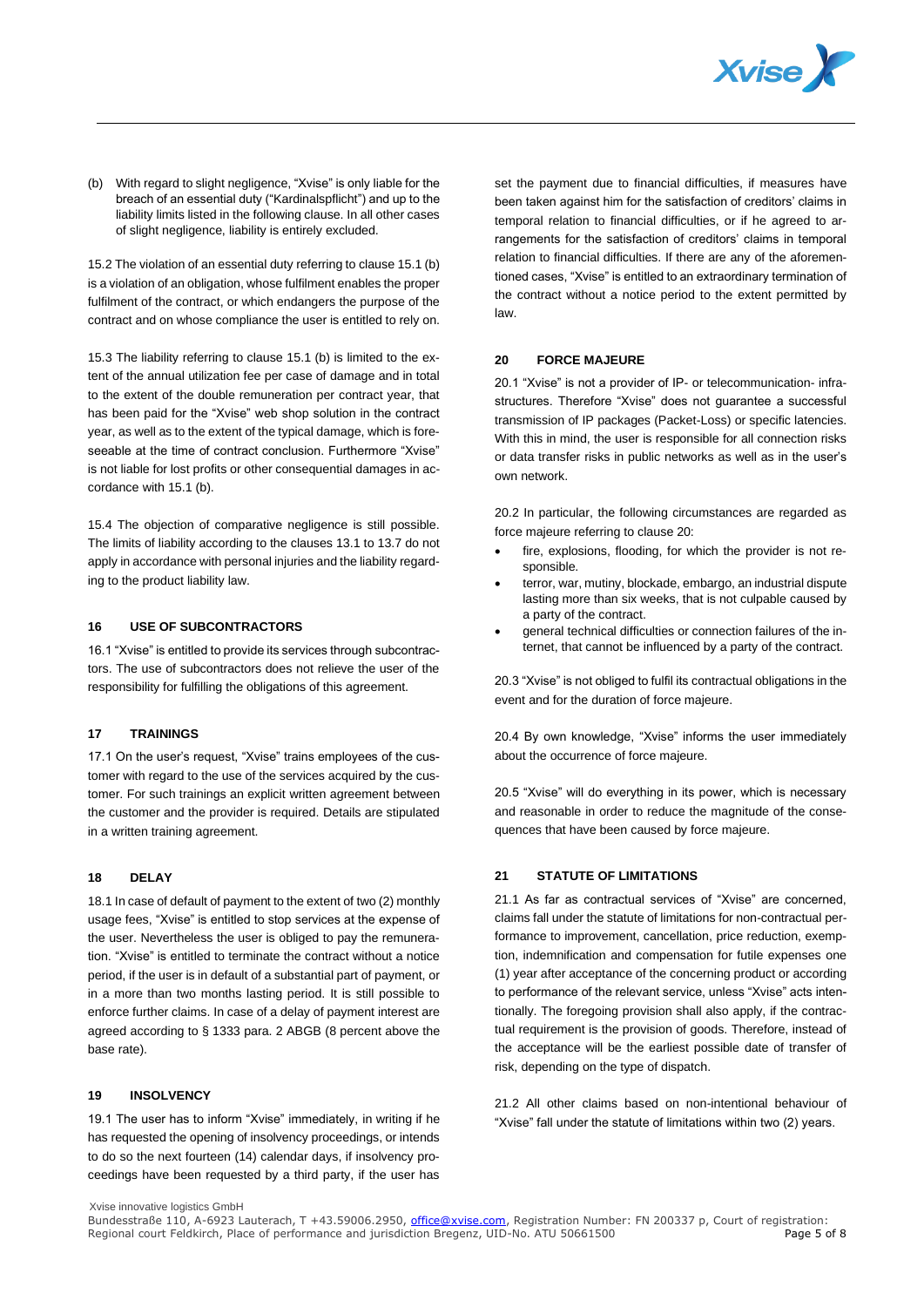

# **22 CONCLUSION OF THE CONTRACT**

22.1 The contract is concluded when "Xvise" has confirmed the acceptance of the order in writing, or has actually started to provide the service. "Xvise" is only contractually bound by services as described in the confirmation of the order. "Xvise" is not legally bound by information in brochures, advertisements and product information sheets, unless the content of these documents is referred to in writing in the order. Side agreements as well as agreements regarding deadlines and delivery dates beyond the content of the respective contract and these General Terms and Conditions must be made in writing or via email. Contracts (orders, assignments) must be duly signed in order to be legally effective. In absence of a valid signature contracts (orders, assignments) are legally void.

22.2 Delivery and performance dates or performance periods mentioned in contracts are only legally binding if "Xvise" designates them as binding in writing.

22.3 All offers from "Xvise" are non-binding, if not agreed otherwise expressively in the offer. "Xvise" is entitled to do slight technical deviations in offers, even after acceptance from the user.

# **23 MODIFICATIONS OF THE GENERAL TERMS AND CONDITIONS**

23.1 "Xvise" is entitled to modify its General Terms and Conditions, the service description and the remuneration. If the provider intends to do so, he informs the user at least six (6) weeks in advance of their efficiency in written form. At the effective date of these modifications, the user receives an exceptional right of termination if the General Terms and Conditions, or the service descriptions are modified or if there is an increase of remuneration. If the user does not terminate the contract in writing within six (6) weeks after receipt of the modification notice, the modifications become an integral part of the contract at the time of efficiency. "Xvise" expressively informs the user about these consequences in the modification notice.

## **24 DATA PROTECTION, DATA SECURITY**

## **24.1 In general**

For maintenance and support services "Xvise" may have access to personal data of the user. While processing and using personal data "Xvise" is obliged to follow the instructions of the user strictly. All instructions shall be in written form. The user is responsible for the admissibility of data collection, data processing and data usage as well as for the exercise of the rights of those affected.

#### **24.2 Authorizations**

"Xvise" may share access authorizations for the data provided to "Xvise" only with its employees to the extent necessary for their respective tasks. The access authorization of an employee of "Xvise" must be extinguished immediately, if the employee

leaves the company, or changes its tasks with the result that he does not need access to the data any more.

#### **24.3 Copies, documentations**

"Xvise" undertakes not to make any copies or other records, or tolerate documentations by third parties or disclose copies to third parties, of personal data, that was transferred for processing or made available to "Xvise". Excluded from this are copies or other records that are absolutely necessary in the course of proper data processing.

#### **24.4 Illegitimate use of data**

If the instructions are exceeded, "Xvise" must not use data provided for processing or usage neither for own purposes nor for purposes of third parties. In accordance with this "Xvise" is also not permitted to provide access to this data to third parties.

#### **24.5 Requests of affected persons**

If the user is obliged to an individual to provide information regarding the collection, processing or use of data from a person, because of applicable data protection laws "Xvise" shall supply the user to provide the information. This supply is under the assumption that the user has requested "Xvise" to do so in writing and agreed to bear all incurring costs.

#### **24.6 Data security**

"Xvise" undertakes to safeguard and protect all information and data of the user and of its employees according to the current state of the art immediately against copyright access, alteration, destruction or loss, unauthorized transmission, otherwise unauthorized processing or other abuse.

#### **24.7 Data secrecy**

"Xvise" is obliged to deploy only employees and subcontractors, which are obliged to comply with data secrecy.

# **25 CONFIDENTIALITY**

#### **25.1 Scope of Confidentiality**

Each contractual partner is obliged to treat this agreement and any provided information in any form or knowledge, provided by one partner to the other within this contractual (or pre-contractual) relationship or information that became available to a party in any way, confidentially. This includes inter alia technical, commercial or organizational information. Neither party may use this information, exploit it or make it available to third parties, without the written consent of the other party. There is no consent needed, if the information is forwarded to third parties, which are subject to a legal obligation of secrecy. There is also no consent required, if the information is forwarded to employees who need it for their work in the implementation of contractual services. The parties ensure that such employees are bound by appropriate confidentiality obligations. Any use of this information is limited solely to the use for the fulfilment of commissions regarding to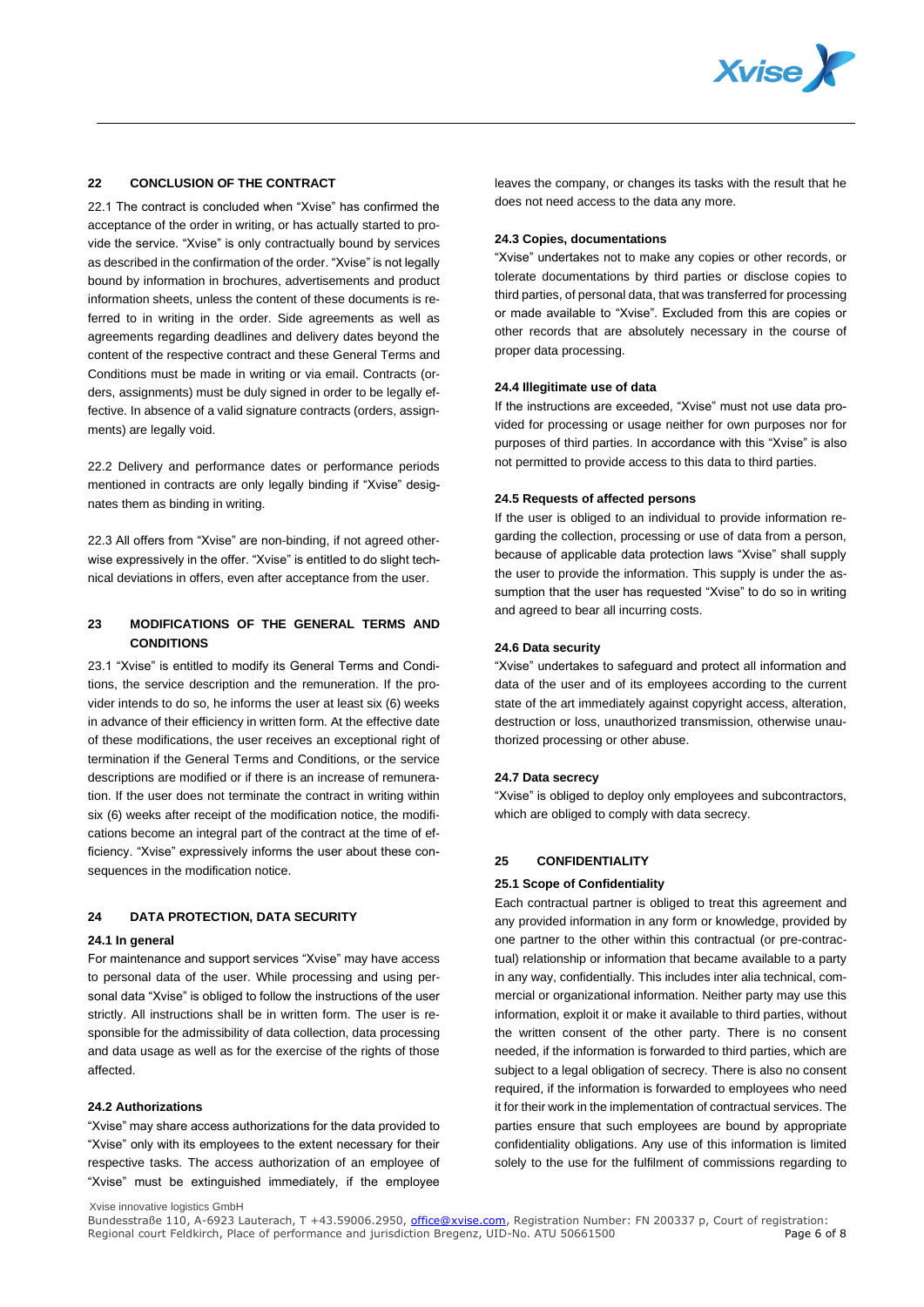

this contract. Each contractual partner shall inform the other partner immediately after becoming aware, of any unauthorized disclosure or possible loss of confidential information.

#### **25.2 Exceptions**

This obligation does not apply to information that

- the other party has received or will receive from a third party lawfully and verifiable,
- are already well known in general at the beginning of the parties' cooperation, or were commonly known subsequently without breach of this confidentiality obligation,
- were previously available for the party that receives this information, or
- have already been evolved independently from the party that receives this information.

## **25.3 Subject to the granting of rights**

Clause 25 or the mutual exchange of information grants no rights like ownership, license rights, usage rights, or others, regardless of whether property rights therefore exist or not.

#### **25.4 Disclosure requirements**

The disclosure prohibition referring to clause 24.1 shall not apply if the parties are obliged to disclose the information by law or by judicial or administrative orders. In this case, the party that is responsible for disclosing is previously obliged to notify the other party of the disclosure of information so that the other party has the opportunity to defend itself against such disclosure, to prevent or to limit it. The party that is obliged to disclose will face the disclosure issuing regulatory bodies using best efforts to ensure that all confidential information that must be disclosed, will be treated confidentially.

## **25.5 Duration of the confidentiality commitment**

The confidentiality commitments of this agreement stay in force after termination of the contract for a period of three (3) years. According to the protection of personal data the confidentiality commitment is unlimited effective.

#### **25.6 Reservation of regulations to protect data**

The provisions of data protection and data security according to clause 24 of this contract shall remain unaffected.

## **26 ACCEPTANCE OF PERFORMANCE**

#### **26.1 In general**

The user shall accept the performance referring to the descriptions in the hosting and service level agreements respectively in the individual contract.

## **26.2 Implementation**

"Xvise" informs the user in writing after completion of the services agreed about the acceptance readiness. Directly after the transfer, the user has to test the functions and check the integrity of the transferred benefits. The User has to accept or to do a deficiency claim within ten (10) business days beginning from this time with other loss of warranty claims, claims for damages or errors. "Xvise" and the user shall document the acceptance in an acceptance protocol signed by both parties.

## **26.3 Defects at the acceptance**

"Xvise" corrects defects, detected at the acceptance, as soon as possible. Defects with a minor affect to the transferred services do not inhibit the obligation of the user to accept, regardless the obligation of "Xvise" to correct defects.

# **27 PRESS RELEASE AND REFERENCE IN THE LIST OF CLIENTS**

27.1 Without the prior written consent of the other party, neither party will make press statements to contractual provisions of services. Notwithstanding, "Xvise" is entitled to mention the customer by utilizing its business name and logo as a reference, to publish the fact of the commission and generally reflect the contractual services in promotional materials, presentations, case studies, reference lists and offers to current and potential customers.

## **28 POST-CONTRACTUAL VALIDITY**

28.1 Following clauses of this General Terms and Conditions stay in force in any case even after termination of the contractual relationship of the parties: 1, 2, 3, 4, 13, 14, 15, 21, 22, 23, 24, 25, 27, 28, 29 and 30.

# **29 CESSION**

29.1 None of the parties may assign or transfer any rights or obligations of consolidated agreements without the prior written consent of the other party.

However, "Xvise" is entitled to assign its rights and obligations of collective agreements without the consent of the user to its holding company or a subsidiary and any legal successor who takes over all or at least substantially assets or business operations of "Xvise". The user does not receive a right of termination for reasons of such assignments.

## **30 FINAL PROVISIONS**

30.1 Any contractual changes or additions to this contract must be in written form. This also applies to the cancellation of this form requirement. Unless otherwise stipulated in applicable law or in an additional written agreement, an Email does not meet this requirement. Verbal agreements are not considered as legally binding. Legally, verbal agreements are treated as if they do not exist

30.2 In general, place of performance for deliveries is the place that is contractually fixed by the parties. Unless agreed otherwise, the head office of "Xvise" is considered to be the place of